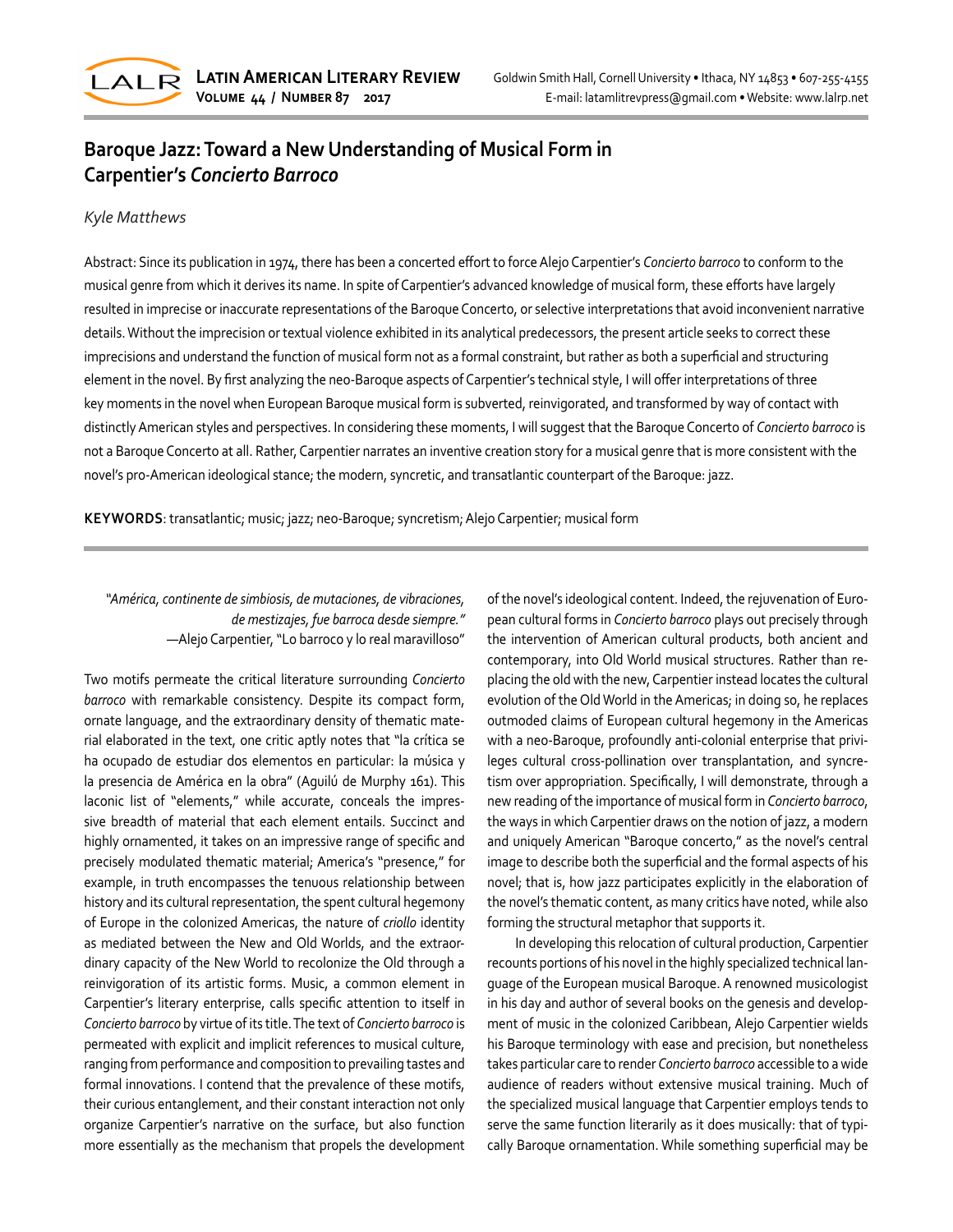lost on the uninitiated reader, who does not fully understand the author when he writes, for example, about "las piezas de moda que Doménico [Scarlatti] empezó a sacar del *clavicémbalo*, 1 adornando los aires conocidos con *mordentes<sup>2</sup>* y *trinos<sup>3</sup>* del mejor efecto" (47, emphasis added), the meaning of the passage nevertheless remains functionally intact.

In contrast, when Carpentier introduces a non-trivial, rela‐ tively unknown musical concept (e.g. *concerto grosso*) that acts as a central, structural metaphor, he carefully develops the concept's most thematically relevant features. When the novel's protagonists "[desencadenan] el más tremendo *concerto grosso* que pudi‐ eron haber escuchado los siglos" (42-43) in the tour-de-force fifth chapter of the novel, in which jazz as the central structural meta‐ phor makes its most compelling appearance, Carpentier textually delivers the essential contours of the form to readers not previously aware of the characteristics of the *concerto grosso*. The description of the ensuing musical performance demonstrates that the *concerto*  consists of a supporting orchestra ("el frenético *allegro* de las ses‐ enta mujeres que se sabían sus partes de memoria") over which a variable number of soloists —in the novel the number ranges from one to four— demonstrate their "infernal virtuosismo" (43) before returning to the beginning (the *da capo*) and bringing the move‐ ment to its conclusion with all instruments playing together. The more particular, technical details of this complex form are superflu‐ ous to the thematic development that takes place in this scene, and Carpentier tacitly omits them. However, Carpentier's choice of the *concerto grosso* is far from casual; according to the evidence avail‐ able in the text, it shares nearly all of its salient features, including a circular structure with built-in soloistic opportunities, with jazz. We shall return to deal with the implications of this congruence shortly.

As pertains to the importance of musical form, the critical literature generated by this short novel seems to have taken its cue from the decorative facet of Carpentier's Baroque lexicon, and has employed a surprising amount of vague, fundamentally ornamen‐ tal musical terminology. Whether due to lack of perceived impor‐ tance or lack of musical training, most critics have at the same time coyly sidestepped any real structural analysis of the novel's musi‐ cal content. Imprecise references to *Concierto barroco* as "a *sort of*  Baroque concerto" (Bost 24, emphasis added), or to the supposed symbolic meaning of the "Baroque concerto" in the novel (e.g. Fama 137) abound; however, such references often suffer from any well-developed understanding of what these terms refer to in musical *or* literary contexts, and serve rather as convenient metaphors for grounding otherwise convincing interpretations in the novel's evocative title. By extension, however, these terms, as foundational structures upon which to build analytical arguments, while sugges‐ tive, find themselves largely empty of critical meaning.

The striking exceptions to this unfortunate trend include one of the first pieces of critical literature available on *Concierto barroco*: a conference given by Marina Gálvez Acero only four years after the novel's publication; and Sonia Feigenbaum's article ana‐

lyzing the status of music in two Carpentier novels. Both articles constitute improvements over others by seeking to explicate the superficial structures characteristic of the *concerto grosso*, and or‐ ganizing some of their interpretations around those structures. In their analyses, both authors gloss the basic contours of the *concerto grosso*, Gálvez Acero in order to read the novel as a literary incar‐ nation of the Baroque *concerto* genre,<sup>4</sup> and Feiganbaum to define the relationships between the novel's characters as the two sub‐ groups in the orchestra (soloists, or *concertino*; and full orchestra, or *tutti*).<sup>5</sup> These glosses accord in large part with the conclusions the reader is able to draw from Carpentier's own description, briefly analyzed above: the Baroque concerto consists of "un diálogo entre determinadas solistas [...] y una masa orquestal que los secunda" (Gálvez-Acero 539). These analytical foundations are relatively solid from a musical standpoint, and the dialogic metaphor lends itself productively to the development of a narrative argument. Unfortu‐ nately, these and future attempts to develop more in-depth, struc‐ tural analyses, either fail in their attempts to accurately describe the finer details of the Baroque *concerto grosso*, confusing it as Gálvez Acero does with the Classical sonata form,<sup>6</sup> or more often elect not to attempt any such development at all. The ensuing deterioration of these analyses and subsequent analyses building on the same flawed premises carries significant analytical consequences that have not as yet been fully elucidated. I propose in the following pages to elaborate a new vision of the importance of musical form in the novel that more soundly reinforces Carpentier's syncretic and anti-colonial ideological project.

The breakdown of the aesthetic and formal assumptions of previous arguments allows, furthermore, for the re-evaluation of the relationship between musical form and literary narrative. While so-called "programmatic" (i.e. "narrative") music exists, music is, at bottom, a structurally non-narrative space: the best it can do is suggest. Literature, on the other hand, is a profoundly narrative object that only rarely and ephemerally conforms to the same con‐ tours demanded of musical objects. With this in mind, a scan of the available literature on *Concierto barroco* demonstrates the pervasive nature of theses that assure the at best questionable character of any subsequent analysis. The repeated attempt to coerce a fundamentally narrative object into a structurally non-narrative space, a gesture repeated by large swaths of the available secondary lit‐ erature, is in reality an impossible task: everything in the novel will not fit. The question that remains is how to read *Concierto barroco*  musically while avoiding both the totalizing nature of formal mu‐ sical analysis and the temptation to forcibly read the novel into a musical space. I have already partially answered this question in the introductory analysis of Carpentier's treatment of cosmetic and fa‐ miliar musical language in the novel. After developing this response in more detail, we will return to the disjunction of musical and nar‐ rative spaces in order to arrive at a more profound understanding of the importance of musical form in *Concierto barroco*.

While it is extremely problematic to map narrative structure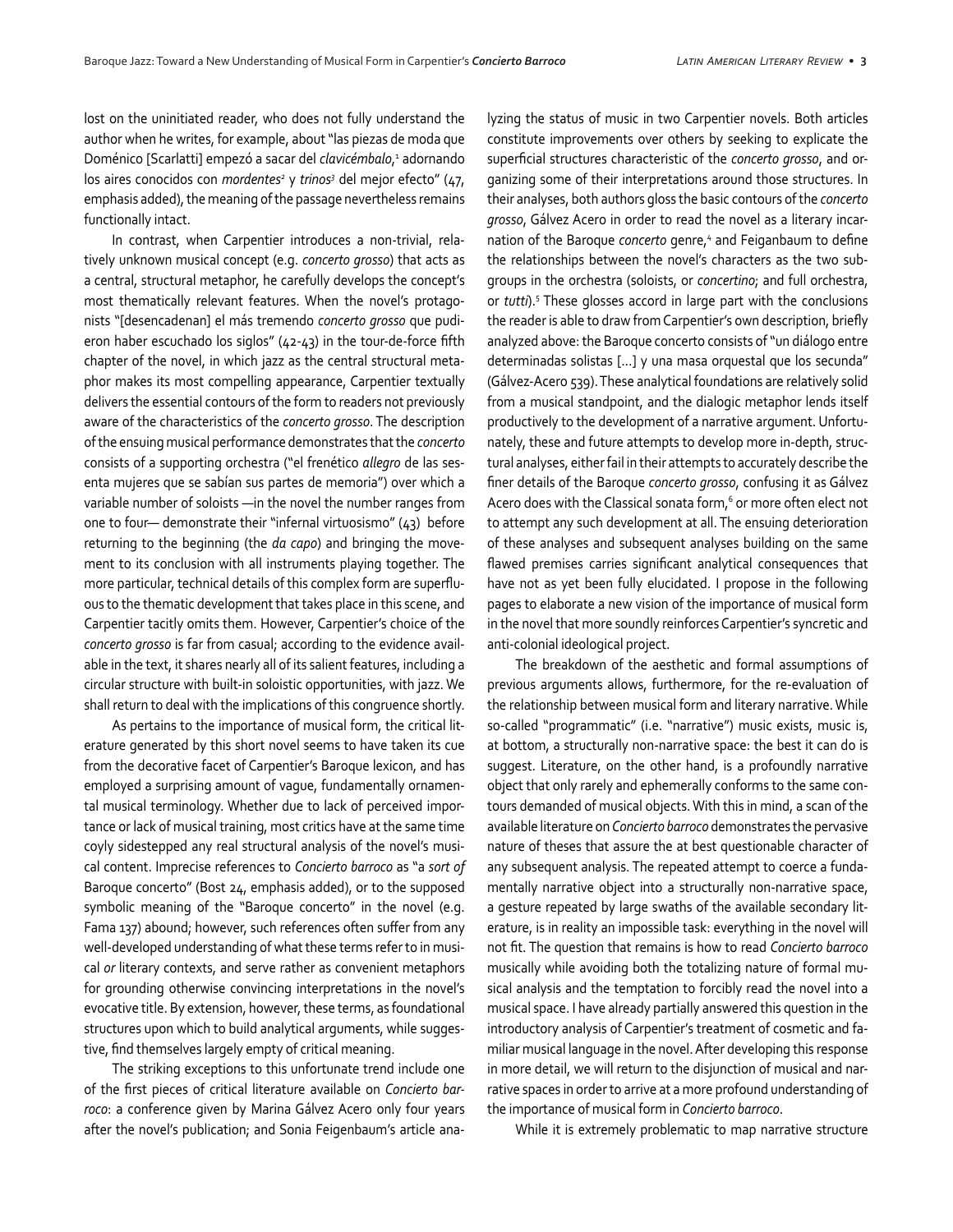onto musical structure, it is far less complicated and potentially more revealing to characterize certain narrative practices as akin, *mutatis mutandis*, to methods of musical development. In this re‐ gard, Carpentier takes advantage of his formal, academic under‐ standing of music and musical techniques and disseminates his specialized vocabulary throughout the text, at both the superficial, ornamental level as well as in deep, organizational structures. Recall that it is possible to separate Carpentier's deployment of musical terminology in *Concierto barroco* into two distinct categories: orna‐ mental language and structural language. Ornamental language corresponds to the most characteristically Baroque musical tech‐ nique, and it is unsurprisingly in terms of Baroque technique, not form, that critics have developed the most effective, purely musical readings of *Concierto barroco*. 7

Nevertheless, ornamental language constitutes only one ex‐ ample of Baroque technique in the novel. The celebrated opening paragraph epitomizes the method of motivic development com‐ mon to the musical Baroque aesthetic, which sought to derive the maximum amount of material from each melodic motive, referred to as *fortspinnung*.<sup>8</sup> It is revealing to consider the remarkable opening gesture of the novel in the interest of analyzing how Carpentier continuously deploys and transforms a single narrative motif: *plata*.

De plata los delgados cuchillos, los finos tenedores; de plata los platos donde un árbol de plata labrada en la concavidad de sus platas recogía el jugo de los asados; de plata los platos fruteros, de tres bandejas redondas, coronadas por una granada de plata; de plata los jarros de vino amartillados por los trabajadores de la plata; de pla‐ ta los platos pescaderos con su pargo de plata hinchado sobre un entrelazamiento de algas [...]. (9)

Much of the literature regarding *Concierto barroco* makes pass‐ ing reference to this first sentence as an example of Carpentier's in‐ terest in chromaticism, an important interpretation. But it also mas‐ terfully illustrates what one might call narrative *fortspinnung*. The word *plata*, used initially in a utilitarian context to describe forks and knives (*silver*ware), rapidly takes on much larger connotations. In the next phrase, it becomes part of the musically alliterative "de *plata* los *platos*", in which *plato* constitutes a clear transformation of *plata*, which in turn has inverted its position in the sentence in typically Baroque anastrophe. Mere words later, the relationship between silver and nature is reversed as the former comes to incor‐ porate the latter into itself both in design ("un árbol de plata labrada en la concavidad de sus platas") and function (the fruits of nature are collected in silver containers). Silver is symbolically "crowned" with a (silver) pomegranate. Finally, everything collapses into the discourse of silver, metonymy and metaphor for the New World and all it contains: silver workers craft silver containers for wine; silver fisherman catch silver fish; the novelized world is nothing but silver for another half page before the motive, spent, is discarded for

others (briefly *seda*, later *vino*). Still, even after being thus exhaust‐ ed, the motive of *plata* returns briefly on various occasions in this chapter —most significantly at the end, as if to conjure notions of a truncated recapitulation— and in nearly all subsequent chapters to conjure up all the connotations carefully constructed in this first paragraph. The entire first chapter is quite thoroughly *spun out* of this fundamental image of silver.9

This is not the only example of Baroque musical technique in *Concierto barroco*. The exceedingly long, unbalanced sentences and paragraphs that permeate the novel are further examples of elabo‐ rate Baroque phrase structure, and of the spinning out and embel‐ lishment of motives until draining them of syntactic potential. The novel offers many easily identifiable moments of *crescendo* and of cacophony, that is, of "¡imposible armonía!" (25), some of which will be discussed shortly. Knowledge and recognition of these tech‐ niques can productively inform our reading of the text on the level of appreciation, but ignorance of them does not impede a correct and satisfying reading. So we must ask: Why read this narrative like a piece of music at all? Why *Concierto barroco*?

In our analytical zeal to make the text conform to our designs, it is altogether too easy to overlook what the text itself has to offer. Countless analyses of *Concierto barroco* have established that prin‐ cipal among the major themes dealt with in the novel is the Amo's discovery of a distinctly American creole identity over and against the colonized European identity he sets out to understand. There are three moments in *Concierto barroco* in which the musical struc‐ tures plainly offered in the text underscore, develop, and transform this theme. In each case, a traditional European genre comes into conflict with an American concept or reality that must be rejected, assimilated, or otherwise subsumed into its hierarchy. In each in‐ stance, America emerges as vital before a moribund Europe, and flexible in contrast to European rigidity. Likewise, in each case, the aesthetic of the Baroque, reborn in the American Amo and the afro-Caribbean Filomeno, and especially the free, improvisatory formal structure of the *concerto grosso,* prove relevant to the development of Carpentier's ideological project. The first of these moments is the *concerto grosso* performed in the Ospedale della Pietá; the second is the final rehearsal of Vivaldi's *Montezuma*; the third, Louis Arm‐ strong's concert in Venice.

The performance in the Ospedale della Pietá initially presents the trappings of a traditional *concerto grosso*, a musical competition between three historical virtuosi: Antonio Vivaldi, Doménico Scar‐ latti and Georg Friedrich Händel. In order to understand how three musicians improvise simultaneously without giving rise to utter ca‐ cophony, we must pause to touch upon another Baroque phenom‐ enon: figured bass. While bearing in mind that melody occupied a privileged position in Baroque music, we should not suppose that composers ignored harmonic progression altogether. Indeed, all melody was accompanied by, at the very least, a subordinate, con‐ trapuntal melody —known as the *basso continuo*— that suggested a basic harmonic line. The inclusion of the harpsichord, capable of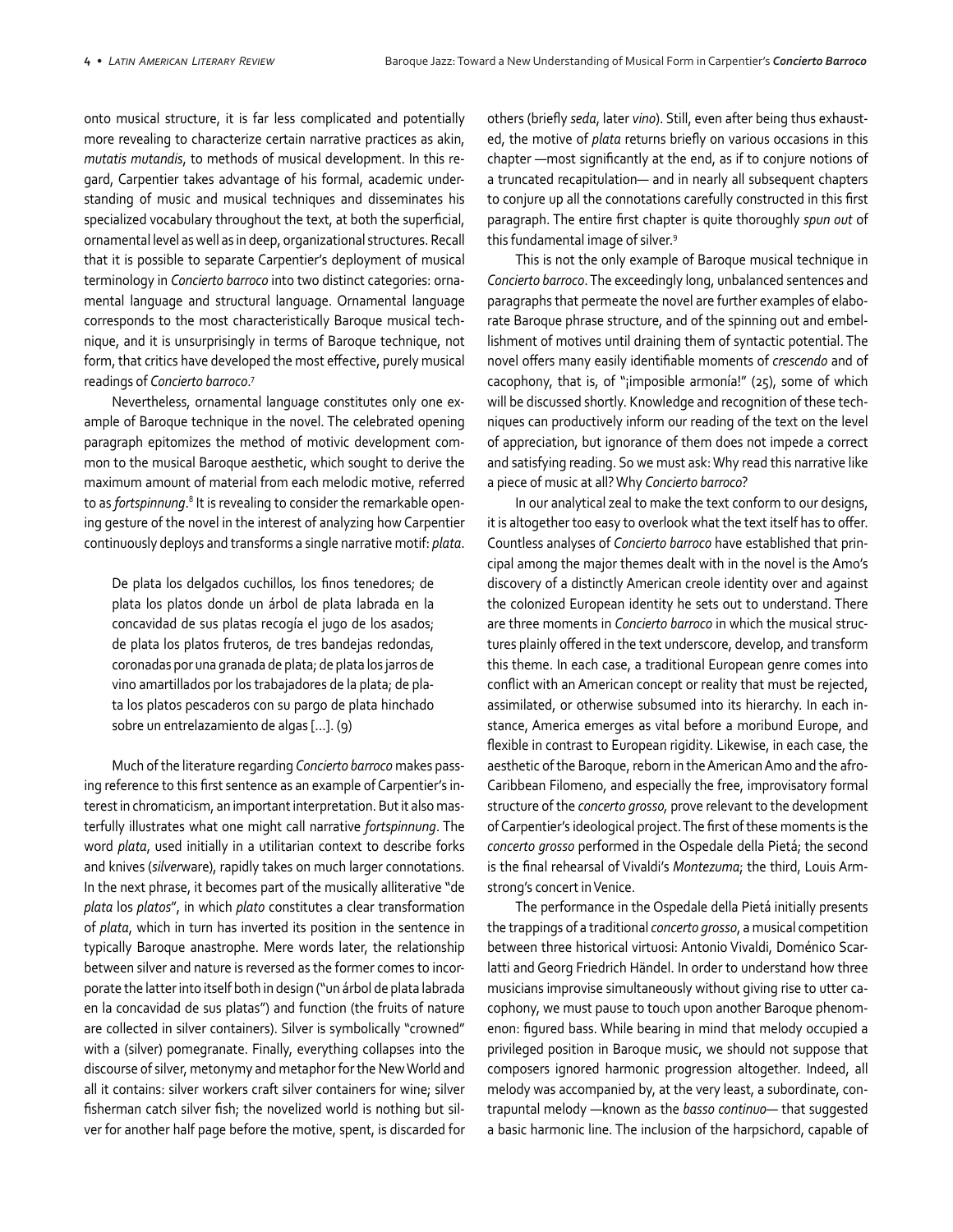playing multiple tones at the same time, prompted many compos‐ ers to prescribe successions of specific chords by sketching out, beneath the *basso continuo*, numbers that described the intervals between the bass line pitch and the pitches that were to appear si‐ multaneously, thus forming the chords desired. These numbers are referred to as "figured bass." As the specific spacing of the chord tones (i.e. the vertical order in which the figured tones appeared) nearly always remained unspecified, to say nothing of melodic fig‐ ures or ornamentation added within the bounds of the prescribed harmony, figured bass allowed for a measure of improvisation with‐ in carefully controlled boundaries.

Returning to the concert proper, it initially seems that Händel will win out:

— '¡El sajón nos está jodiendo a todos!' —[grita] An‐ tonio, exasperando el fortíssimo.

—'A mí ni se me oye' —[grita] Doménico, arreciando en acordes". (43)

At this moment the American Filomeno, having collected "una bat‐ ería de calderos de cobre, de todos tamaños," makes an inspired intervention. He begins to pound on his improvised instruments "con cucharas, espumaderas, batidoras, rollos de amasar, tizones, palos de plumeros," usurping the Saxon's victory, and fundamen‐ tally transforming the *concerto grosso* into its contemporary and unequivocally American descendant: jazz. The European compos‐ ers are so captivated by Filomeno's jazz-like "ocurrencias de ritmos, de síncopas, de acentos encontrados, que, por espacio de treinta y dos compases lo dejaron solo para que improvisara" (43–44) be‐ fore returning to the interrupted concert and bringing it to a close. It should not escape readers familiar with the genre that 16- and 32-measure chord progressions are two of the most prevalent me‐ lodic structures in jazz,<sup>10</sup> and that, as with figured bass, the harmonic progressions within whose boundaries musicians improvise are prescribed and notated in advance on jazz scores. Nor should we fail to mention the curiosity that jazz percussion solos typically occur immediately before returning to the final statement of the melody, as it does for Carpentier's instrumentalists.

In this subversion and substitution of form, Carpentier devel‐ ops a number of crucial thematic points. Filomeno's rhythmic in‐ tervention is a clear reference to the Afro-Cuban rhythms for which the Caribbean is famous; the 32-measure melodic form is typical of the jazz made famous in the United States. This intervention, which temporarily supplants the *concerto* with a profoundly American form and captivates the composers who stand in metonymically for the dominant European Baroque, clearly demonstrates the latter's inability to either resist or fully assimilate Filomeno's wholly Ameri‐ can contribution, as when Vivaldi cannot help but echo the Cuban's chanted refrain of "Ca-laba-són-són-són", but also cannot help but translate it into the ecclesiastical language he understands: "Kába‐ la-sum-sum-sum" (45–46). In the words of Debra Castillo, Vivaldi's

"inspired misinterpretation of the primitive ritual takes that ritual *out* of its unknown culture and inserts it into *his* culture, making of the song a baroque composition while at the same time signaling the end of the concert, the end of the carnival, the return of sys‐ tem" (75, emphasis added). Later, upon reflecting on the previous night's performance, the Amo comments: "Buena música tuvimos anoche," to which Filomeno's rejoinder, set in the lingo of jazz, is of the utmost significance: "Yo diría más bien que era como un *jam session*" (54). Filomeno leaves no room to question his full appro‐ priation of the antiquated European Baroque concerto and its ut‐ terly effortless transformation into the jam session, infused with spontaneity and vitality.

The next noteworthy musical moment, and the only of the three that does not explicitly relate to jazz except by contrast with the previous example, is the final rehearsal of Vivaldi's *Montezuma*, at which the Mexican Amo —transformed first into Montezuma and now, significantly, into an *Indiano*— and Filomeno are in attendance. In terms of the novel's staging of various interventions by foreigners with respect to European and American cultural assets, the previous evening's jam session and the composer's operatic rendering of the history of the Mexican conquest could hardly differ more. In unmis‐ takable contrast to Filomeno's uncomplicated rejuvenating contri‐ bution to a cultural staple of the European Baroque, Vivaldi finds it necessary to commit extreme and at times arbitrary violence to the narrative of Moctezuma's encounter with Hernán Cortés during the conquest of Tenochtitlán in order to bludgeon the plot into line with rigid European expectations. This violence, which the Amo/Indiano characterizes as full of *grandísimos disparates*, includes bastardizing Náhuatl words, such as *Huitzilopochtli*; 11 switching the Aztec general Tuetile's gender from male to female so as to insert him/her into a spurious love story; inventing all manner of personages and oc‐ currences not found in any historical account; deleting wholesale La Malinche and Cuauhtémoc, the latter of whom the Amo refers to as "el héroe verdadero de todo esto"; and fabricating a surprise happy ending in which Cortés pardons a still-living Moctezuma (and by ex‐ tension his Aztec subjects), who in turn swears eternal fealty to the King of Spain and the true God of Catholicism.

The Amo's historical and American sensibilities are offended by the blatant transformation of his cultural heritage to conform to the necessities of European (in particular, Italian) opera, in which a love story, unity of action, beautiful sounds and ideas, and what Vivaldi call's "ilusión poética" (69) ultimately trump historical truth and accuracy. The Mexican's reaction to Vivaldi's creative license —"¡Falso, falso, falso; todo falso!" (68)— represents an important moment of crisis in his burgeoning cultural awareness, already highly commented in the critical literature.<sup>12</sup> Vivaldi, impeccably aware of European cultural paradigms, systematically counters the Amo's objections: Náhuatl is a fundamentally unsingable language; Teutile's name was uncharacteristically pronounceable and sound‐ ed credibly feminine; the inclusion of Cuautéhmoc would have violated the unity of action by introducing a subplot; La Malinche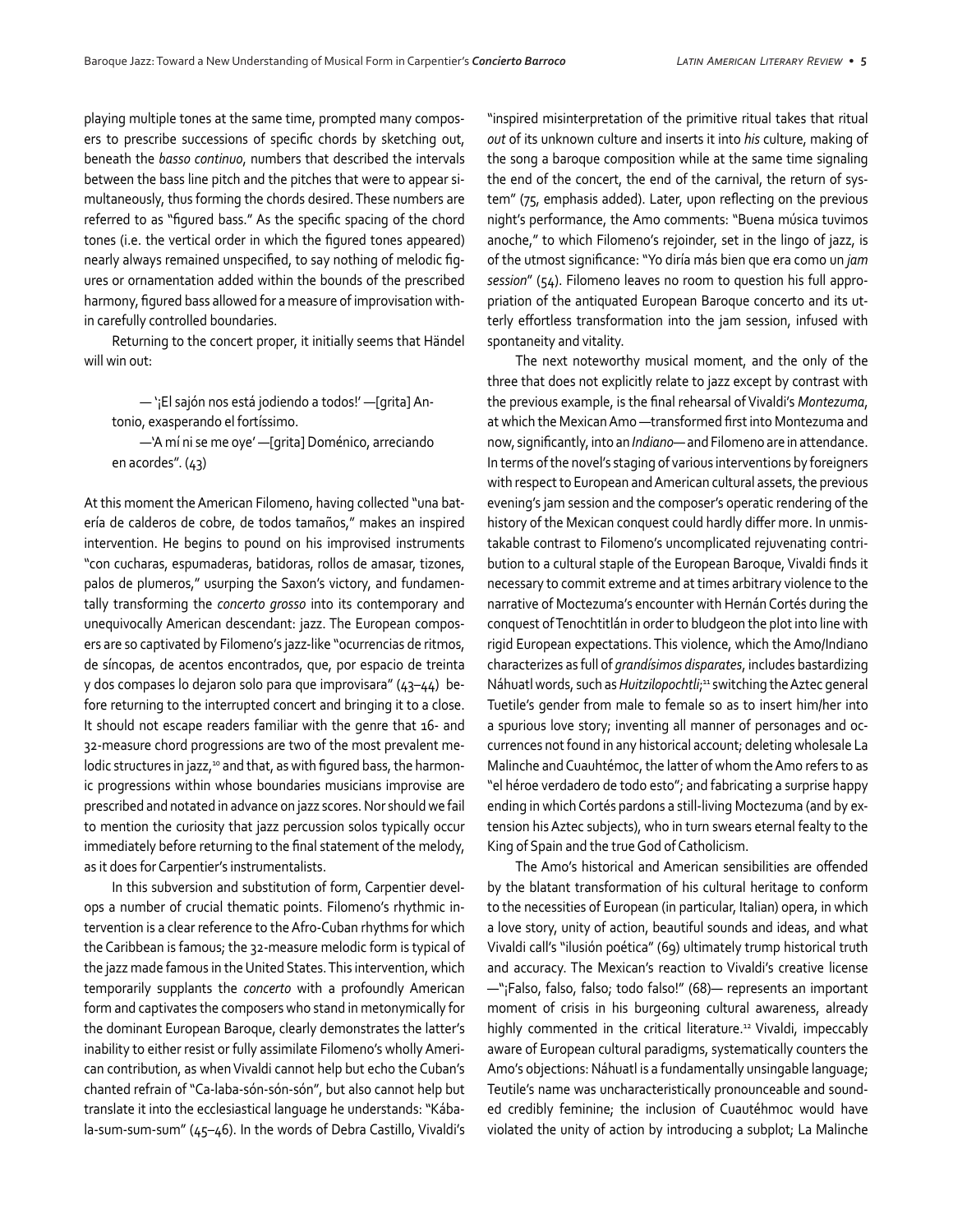was "una cabrona traidora" whose part no one would have agreed to play; Moctezuma's death by stoning was "muy feo para un final de ópera,"; and historical accuracy is of no concern to opera in the first place.<sup>13</sup> It becomes clear during this conversation that the Amo cannot accept the inflexible nature of European opera, which must radically revise Mexican history, excising or rewriting problematic elements and inserting what is absent, in order to assimilate it into a structure that it is capable of understanding and, more importantly, performing. In other words, Vivaldi explicitly prioritizes the accurate reproduction of European cultural norms over the accurate recount‐ ing of the episode of Mexican history that he selects as the vehicle for that reproduction.

Vivaldi's operatic enterprise thus stands in stark counterpoint to Filomeno's comparatively effortless, evolutionary transformation of the *concerto grosso* into jazz, not by violating or doing violence to its inherent structure, as Vivaldi must do, but merely by imbuing it with his own immanent *american-ness* while leaving it otherwise in‐ tact. When Vivaldi later comments that "En América, todo es fábula" (70), he indicates not only the destabilizing presence of the quotid‐ ian marvelous (*lo real maravilloso*) for which Carpentier is famous but, more urgently in *Concierto barroco*, expresses the melancholy recognition that, whether because of the unsettling awareness of *lo real maravilloso* or not, the cultural hegemony that Old World Europe once exercised over America and American themes has expired; that is, that Europe can no longer dictate how the New World is to be un‐ derstood, because Europe no longer grasps how to understand the New World without essentially transforming it, if it ever did in the first place. When the Amo later associates *fábula* with the future, he refers specifically to this fundamental lack of understanding, which constitutes an insurmountable epistemological gap:

—"Según el Preste Antonio [Vivaldi], todo lo *de allá* es fábula." —"De fábulas se alimenta la Gran Historia, no te olvides de ello. Fábula parece lo nuestro a las gentes *de acá* porque han perdido el sentido de lo fabuloso. Llamar *fabuloso* cuanto es remoto, irracional, situado en el ayer —marcó el indiano una pausa—: No entienden que lo fab‐ uloso está en el futuro. Todo futuro es fabuloso"…. (77)

European hegemonic cultural practices are located in the past; America, where *fábula* continuously and spontaneously emerges, lies in the future. The atmosphere of America gives form (*da forma*) to the subjects that Europe in its rigidity de-forms (*deforma)*, and the Amo resolves to return to his homeland, where the air, "al envolver[lo], [lo] esculpe y [le] da forma."

The first musical example discussed demonstrates America's capacity to transform stagnant European mores by injecting them

with a new, distinctly American vitality. The final rehearsal of *Montezuma* stands in stark counterpoint as an unequivocal demonstration of Europe's failure to perform the reverse operation, instead forcing American themes into the molds of its own obsolete forms, leading Vivaldi to muse: "Otra vez trataré de conseguirme un asunto más romano" (71) as opposed, one assumes, to the indigenous subject the Amo found so offensive. The final significant musical moment in *Concierto barroco* is also the briefest: the opening notes of Louis Armstrong's concert in Venice. It indicates a nascent, but nonethe‐ less remarkable, shift in the direction of the cultural hegemony that Carpentier has systematically contested, and embodies the culmi‐ nation of everything that precedes it. Profoundly American, here imported by Europe, the cultural capital that jazz claims in the novel is prepared flawlessly by Carpentier, beginning with Filomeno's im‐ promptu jam session, to constitute what Shelly Jarrett Bromberg calls "the New World's legacy to the Old" (20). Nevertheless, as the bells of the the torre del Orologio ring out in concert with Arm‐ strong, Carpentier affords Europe a final nod. Rather than inverting the old hegemony and establishing Europe as culturally beholden to the Americas, he instead indicates the foundation for a new in‐ tercultural syncretism. He refers to Armstrong's concert in Europe not as uniquely American, neither an invasion nor a cultural appro‐ priation, but as the result of organic, transatlantic cross-pollination, by way of jazz's European Baroque and afro-Caribbean roots, as a "nuevo concierto barroco al que, por inesperado portento, [vienen] a mezclarse [...] las horas dadas por los moros de la torre del Orolo‐ gio" (Carpentier 83).

Before attempting to read *Concierto barroco* within a European Baroque musical form, one must first consider to what end Carpen‐ tier would wish to produce such a novel in the first place, given the thematic material expounded in the text. Assigning to *Concierto barroco* a standard European Baroque form would indeed be an‐ tithetical to the hybrid, syncretic, and vehemently pro-American, pro-autochthonous ideology the novel proposes. Moreover, the fundamentally non-narrative character of music makes it an unlike‐ ly, and at best dubious, candidate for the basis of a structural read‐ ing of any novel. At the same time, the importance of music *within*  the works of Carpentier, and in particular within *Concierto barroco,*  cannot easily be overestimated. The continual subversion and rein‐ vigoration of European musical forms —in particular old, Baroque European musical forms, such as the *concerto grosso*—, through contact with American elements allows Carpentier to construct a compelling metaphor for the vitality and remarkable originality of the New World freed from the hegemonic constraints of the Old, able not only to inject new life into stale and inflexible hierarchies, but to contribute fresh growth to a stagnant cultural system no lon‐ ger adequate to deal with syncretic, transatlantic realities.